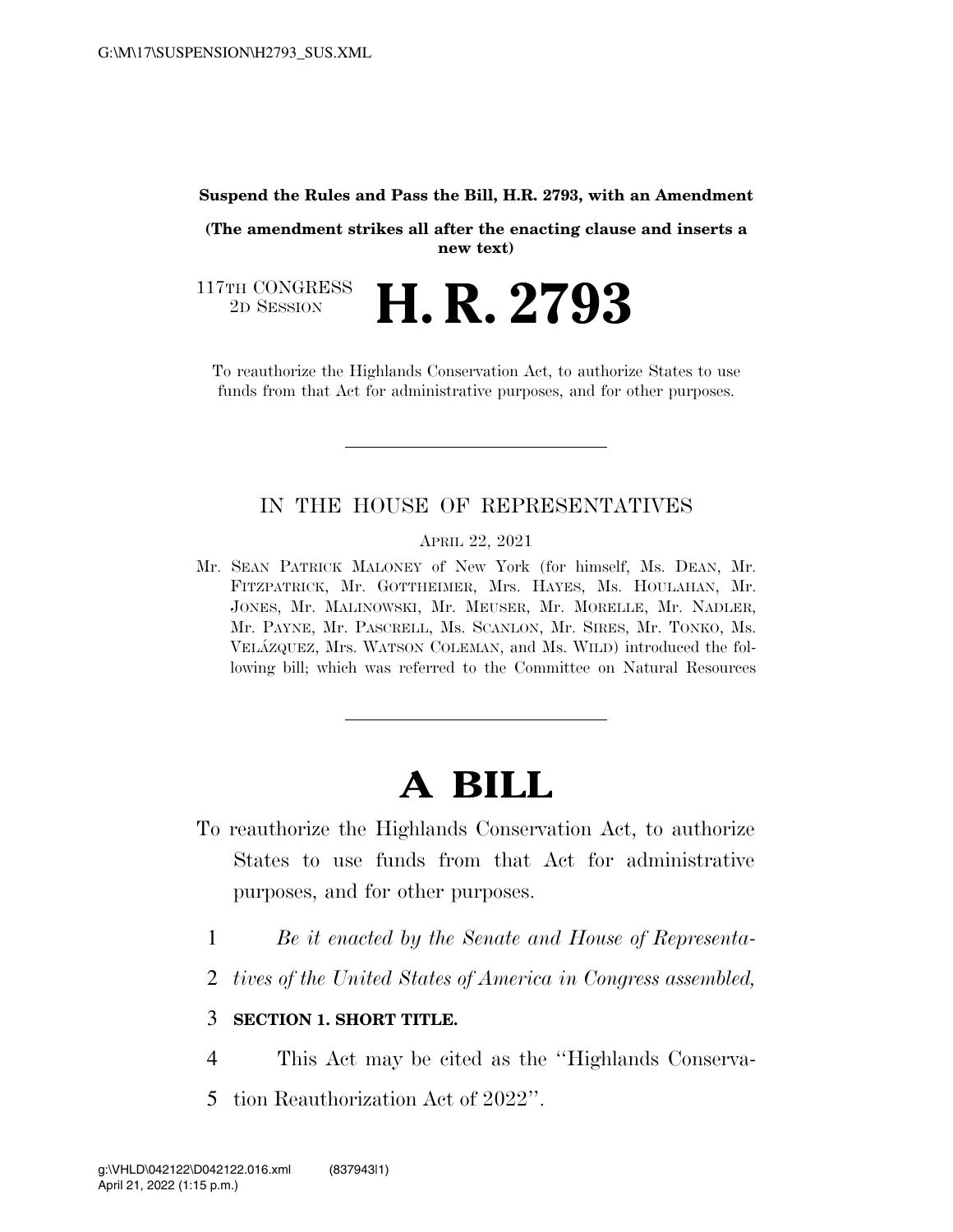| 1              | SEC. 2. REAUTHORIZATION OF THE HIGHLANDS CON-      |
|----------------|----------------------------------------------------|
| $\overline{2}$ | SERVATION ACT.                                     |
| 3              | The Highlands Conservation Act (Public Law 108–    |
| $\overline{4}$ | 421; 118 Stat. 2375) is amended—                   |
| 5              | $(1)$ in section 3—                                |
| 6              | $(A)$ by amending paragraph $(1)$ to read as       |
| 7              | follows:                                           |
| 8              | "(1) HIGHLANDS REGION.—The term 'High-             |
| 9              | lands region' means—                               |
| 10             | $\lq\lq$ the area depicted on the map entitled     |
| 11             | The Highlands Region', dated June 2004, up-        |
| 12             | dated after the date of enactment of the High-     |
| 13             | lands Conservation Reauthorization Act of 2022     |
| 14             | to comprise each municipality included on the      |
| 15             | list of municipalities included in the Highlands   |
| 16             | region as of that date of enactment, and main-     |
| 17             | tained in the headquarters of the Forest Service   |
| 18             | in Washington, District of Columbia; and           |
| 19             | $\lq\lq (B)$ a municipality approved by the Direc- |
| 20             | tor of the United States Fish and Wildlife Serv-   |
| 21             | ice under section $4(e)$ .";                       |
| 22             | $(B)$ in paragraph $(3)$ , by amending sub-        |
| 23             | paragraph $(B)$ to read as follows:                |
| 24             | "(B) identified by a Highlands State as            |
| 25             | having high conservation value using the best      |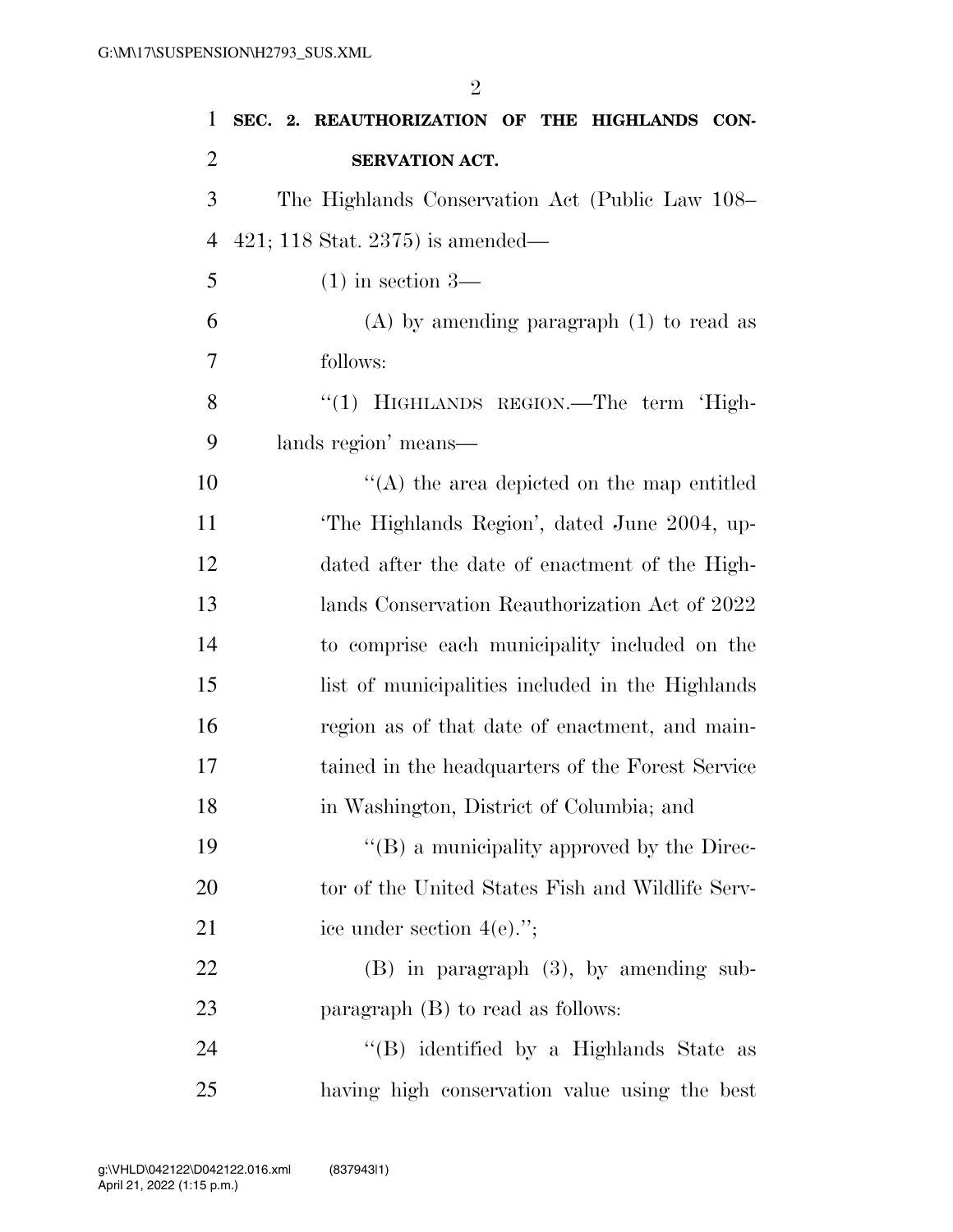| $\mathbf{1}$   | available science and geographic information           |
|----------------|--------------------------------------------------------|
| $\overline{2}$ | systems; and";                                         |
| 3              | (C) in paragraph $(4)(A)$ , by striking "; or"         |
| $\overline{4}$ | and inserting ", including a political subdivision     |
| 5              | thereof; or"; and                                      |
| 6              | $(D)$ by striking paragraphs $(5)$ through             |
| 7              | (7);                                                   |
| 8              | $(2)$ in section 4—                                    |
| 9              | (A) in subsection (a)(1), by striking "in              |
| 10             | the Study" and all that follows through the end        |
| 11             | of the paragraph and inserting "using the best"        |
| 12             | available science and geographic information           |
| 13             | systems; and";                                         |
| 14             | $(B)$ in subsection $(c)$ , by amending para-          |
| 15             | $graph(5)$ to read as follows:                         |
| 16             | "(5) provides that land conservation partner-          |
| 17             | ship projects will be consistent with areas identified |
| 18             | as having high conservation value in accordance with   |
| 19             | the purposes described in section 2 in the Highlands   |
| 20             | region.";                                              |
| 21             | (C) in subsection (e), by striking "fiscal             |
| 22             | years 2005 through 2021" and inserting "fiscal         |
| 23             | years $2023$ through $2029$ ";                         |
| 24             | (D) by redesignating subsection (e) as sub-            |
| 25             | section $(g)$ ; and                                    |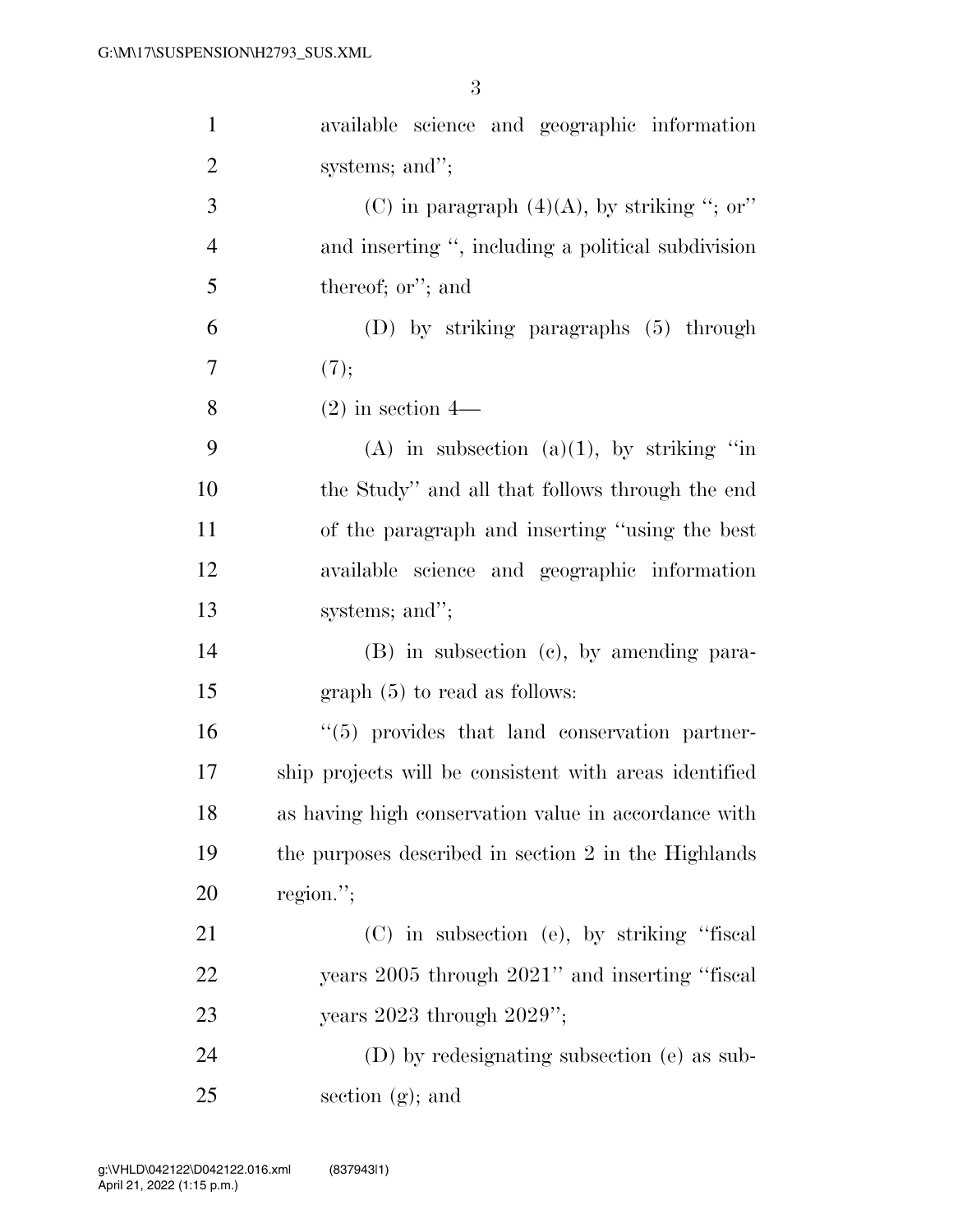(E) by inserting after subsection (d) the following:

 ''(e) REQUEST FOR INCLUSION OF ADDITIONAL MU- NICIPALITY.—The Director of the United States Fish and Wildlife Service may, at the request of a Highlands State, with the concurrence of the municipality, approve the in- clusion of a municipality within the State as part of the Highlands region.

9 "(f) LIMITATION ON ADMINISTRATIVE EXPENSES.— ''(1) FEDERAL ADMINISTRATION.—The Sec- retary of the Interior may not expend more than \$300,000 for the administration of this Act in each fiscal year.

 ''(2) STATE ADMINISTRATION.—A State that receives funds under this section for a land con- servation partnership project may not use more than 5 percent of the funds to administer the land con-servation partnership project.'';

(3) in section 5—

 (A) in subsection (a), by striking ''the Study, Update, and any future study that the Forest Service may undertake in'';

(B) in subsection (b)—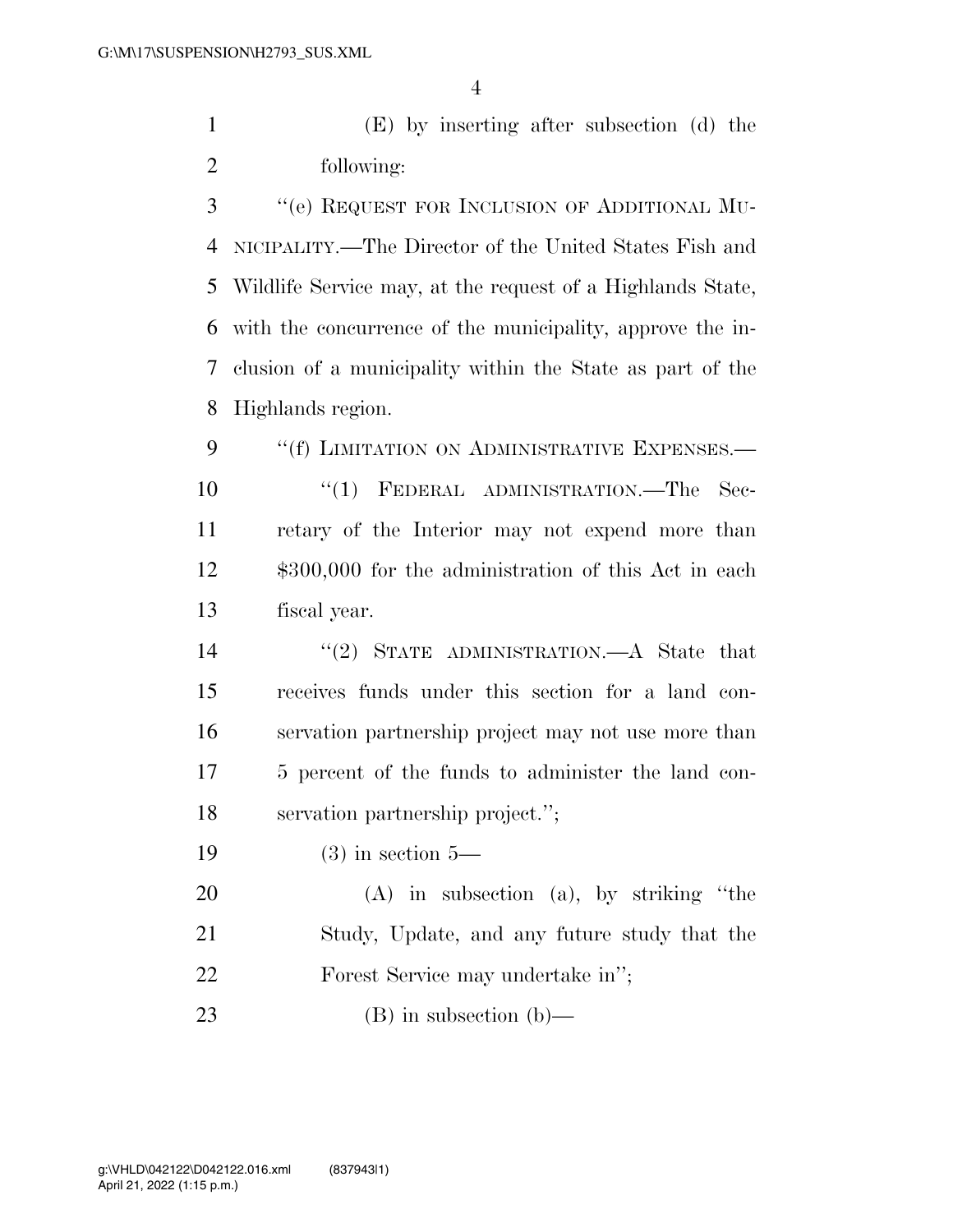| $\mathbf{1}$   | (i) in paragraph $(1)$ , by striking ", in-           |
|----------------|-------------------------------------------------------|
| $\overline{2}$ | cluding a Pennsylvania and Connecticut                |
| 3              | Update"; and                                          |
| $\overline{4}$ | (ii) in paragraph $(2)$ , by striking "the            |
| 5              | findings" and all that follows through the            |
| 6              | end of the paragraph and inserting "with"             |
| $\tau$         | stakeholders regarding implementation of              |
| 8              | the program; and"; and                                |
| 9              | $(C)$ in subsection $(c)$ , by striking "2005         |
| 10             | through $2014$ " and inserting " $2023$ through       |
| 11             | $2029$ "; and                                         |
| 12             | $(4)$ in section 6, by adding at the end the fol-     |
| 13             | lowing:                                               |
| 14             | "(f) APPRAISAL METHODOLOGY.—                          |
| 15             | "(1) IN GENERAL.—With respect to an ap-               |
| 16             | praisal related to a land acquisition carried out     |
| 17             | under this Act, a Highlands State shall use an ap-    |
| 18             | praisal methodology approved by the Secretary of      |
| 19             | the Interior.                                         |
| 20             | (2)<br>ALTERNATIVE APPRAISAL<br>METHOD-               |
| 21             | OLOGY.—A Highlands State may petition the Sec-        |
| 22             | retary of the Interior to consider an alternative ap- |
| 23             | praisal methodology when there is a conflict, in any  |
| 24             | Highlands State, between—                             |